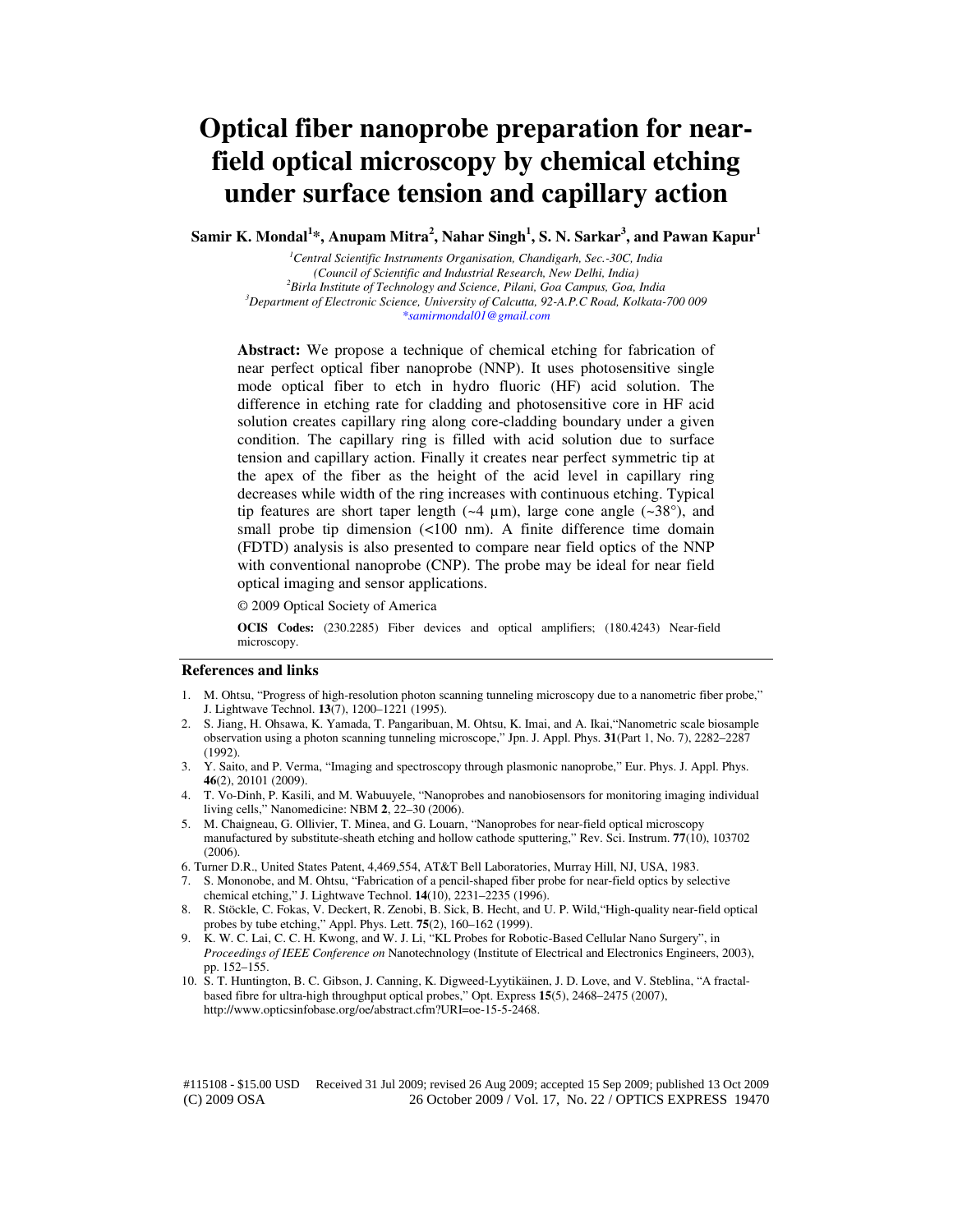- 11. T. J. Antosiewicz, and T. Szoplik, "Corrugated metal-coated tapered tip for scanning near-field optical microscope," Opt. Express **15**(17), 10920–10928 (2007), http://www.opticsinfobase.org/oe/abstract.cfm?URI=oe-15-17-10920.
- 12. V. F. Dryakhlushin, V. P. Veiko, and N. B. Voznesenskii, "Scanning near-field optical microscopy and near-field optical probes: properties, fabrication, and control of parameters," Quantum Electron. **37**(2), 193–203 (2007).
- 13. C. W. Extrand, and S. I. Moon, "Critical meniscus height of liquids at the circular edge of cylindrical rods and disks," Langmuir **25**(2), 992–996 (2009).
- 14. K. S. Birdi, D. T. Vu, A. Winter, and, A. Norregard, "Capillary rise of liquids in rectangular tubings," Colloid Polym. Sci. **266**, 470–474 (1988).
- 15. Allen Taflove and Susan C. Hagness, *Computational Electrodynamics: The Finite-Difference Time-Domain Method* (Artech: Norwood, MA, 2000).
- 16. S. S. Wang, J. Fu, M. Qiu, K. J. Huang, Z. Ma, and L. M. Tong, "Modeling endface output patterns of optical micro/nanofibers," Opt. Express **16**(12), 8887–8895 (2008), http://www.opticsinfobase.org/oe/abstract.cfm?URI=oe-16-12-8887.
- 17. A. Farjadpour, D. Roundy, A. Rodriguez, M. Ibanescu, P. Bermel, J. D. Joannopoulos, S. G. Johnson, and G. W. Burr, "Improving accuracy by subpixel smoothing in the finite-difference time domain," Opt. Lett. **31**(20), 2972– 2974 (2006).

## **1. Introduction**

Study of near field optics shows potential benefits by removing classical diffraction limit of optics. Developing special probing arrangement is a major issue to study near field optics. Nanometric probing in scanning near field optical microscopy (SNOM) [1–5] enables acquisition of optical images with a resolution beyond the Rayleigh diffraction limit by scanning a light source of subwavelength diameter across the sample surface. Nanoprobe has also been using in many studies like biological sample analysis, single molecule imaging, surface plasmonics, and surface enhanced Raman scattering detection. In SNOM employing a probe tip, the apex size of the tip is important that decides the quality of the image. Usually, the probe is a metal coated tapered optical fiber with a tiny tip aperture whose diameter could be between 50 and 200 nm. It is quite difficult to manufacture nanoprobe in a controlled mechanism. The cost-effective and wide application of the scanning near-field optical microscopy can be assured by producing probes with a sufficient accuracy and a good reproducibility. Various techniques on nanoprobe fabrication are reported in published works [6–11]. There are two methods commonly used for the preparation of tapered optical fibers with a sharp tip and reasonable cone angle: (i) heating and pulling [12] method, and (ii) chemical etching in aqueous solution of HF acid. Chemical etching technique is widely used as it achieves fiber tips with much shorter cone and much larger angle, allowing higher transmission. Turner patented [6] a method on fabrication of optical fiber nanoprobe which leads nanoprobe fabrication by chemical etching. The method is based on glass fiber etching guided with surface tension meniscus rise of HF acid solution along the fiber. The mechanism is based on the fact that the meniscus height is a function of the remaining fiber diameter. Although it is convenient and cost-effective, one of the shortcomings of this method lies in its sensitivity related to the ambient conditions. Hence, it often leads to imperfections, like axis asymmetry in the probe cone, rough probe surface etc. Such features strongly affect the nearfield optical signal. Keeping acrylate jacket of the optical fiber during the etching, known as tube etching [8], into the HF solution improve quality of the probe but difficulty arises to remove the jacket after the tip formation, breakage is significant and probe's length is big.

In this paper we propose a new etching method for fine fiber nanoprobe fabrication. The method is also based on simple chemical etching in HF solution but probe shape is determined by surface tension meniscus rise, and self-etched capillary ring and capillary rise of the acid solution at the fiber core-cladding boundary. It needs special type of optical fiber having faster etching rate for fiber core compared to its cladding. The method is first time reported to the best of our knowledge. The remaining part of the paper is organized as follows.

Section 2 describes etching process and probe fabrication in diagrams with a theoretical explanation. Section 3 presents fabricated nanoprobes and FDTD analysis for near field optics of the nanoprobes. Finally, a conclusion is drawn in section 4.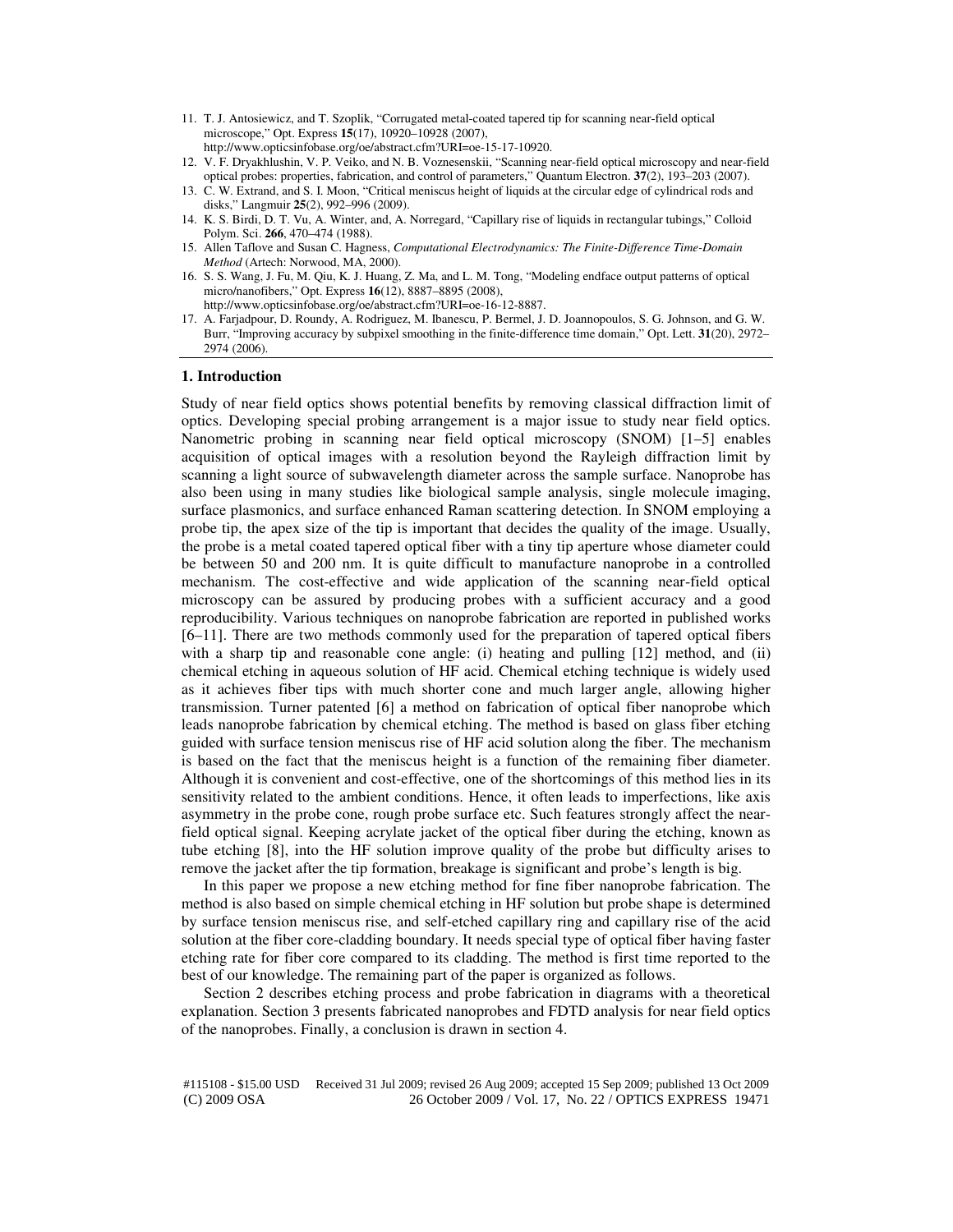# **2. Etching process in steps**

The technique presented here is an evolution of chemical etching technique for fiber nanoprobe fabrication. Figure 1 illustrates etching and fabrication procedure in steps. Etching is performed inside a plastic beaker containing glycerin at the bottom. A certain amount of diluted, 48%, HF acid solution is poured into the beaker. The aqueous solution of the acid being lighter floats on glycerin. A small amount of toluene is added into the beaker. Toluene floats on and covers free surface of the acid solution preventing evaporation of the toxic acid. A special type of  $GeO<sub>2</sub>$  doped photosensitive single-mode optical fiber of diameter 125  $\mu$ m with mode field diameter  $\sim$ 7  $\mu$ m is stripped and dipped inside the acid solution from a stable holder. Due to surface tension force between the acid solution and glass optical fiber a thin film of HF acid rises along the edge of the stripped cylindrical fiber, Fig. 1, Step (I).



Fig. 1. Schematic illustration of the etching process to fabricate the probe: Step (I) stripped fiber is dipped in acid solution and shows meniscus rise, Step (II) after an interval of  $\sim$ 30 minutes HF acid level is elevated by  $\sim$ 10  $\mu$ m to 20  $\mu$ m by dropping steel ball shown in the figure, Step (III) Enlarged picture showing schematic of self-made capillary ring at corecladding boundary due to different etching rate for core and cladding. Capillary ring controls final probe dimension shown by square dotted line.

It is well known phenomenon that liquid will rise up along the edge of the stripped fiber due to surface tension combined with adhesion to the wall of the fiber. The general balance of capillary and hydrostatic forces and relation between meniscus rise h and radius r of the fiber can be described as [13]

$$
h_{Meniscus} = \left[2\left(\frac{\gamma}{\rho g}\right)\left(1 - \cos\theta_a\right)\right]^{1/2} \left[1 + \left(\frac{\gamma}{\rho g}\right)^{1/2} \frac{1}{r}\right]^{-1/2} \tag{1}
$$

where  $\gamma$ ,  $\rho$ , *and*  $\theta$ *<sub>a</sub>* are surface tension, density, and contact angle of the liquid respectively, g is the acceleration due to gravity, and r is the radius of the optical fiber. Although there is no data available on surface tension and contact angle of such solution with silica, it is observed that meniscus rises within 300  $\mu$ m to 400  $\mu$ m along the silica fiber of diameter 125  $\mu$ m depending on the degree of dilution of HF acid. According to the Turner method meniscus etches the fiber producing  $300 \mu m$  to  $400 \mu m$  long probe with small cone angle determined by meniscus rise and original fiber diameter. The relation between radius *r* and *hMeniscus* given in Eq. (1) also determines surface curvature of the respective nanoprobes.

We define CNP for the probe, Fig. 2 (c), made by single step meniscus controlled etching, Step (I), which is also common in this new technique. After a certain period of etching, an intermediate step is introduced where acid level around the fiber is elevated by a small height. The Step (II) in Fig. 1 shows the elevation of the acid level which should be far below the initial meniscus rise in Step (I). As etching approaches towards the core of the fiber,  $\sim$ 30 minutes of etching of the fiber at the etching rate of 3.2  $\mu$ m/ minute, acid level is elevated by several microns,  $10\mu$ m – 20  $\mu$ m, by dropping a solid metallic sphere (steel ball) of appropriate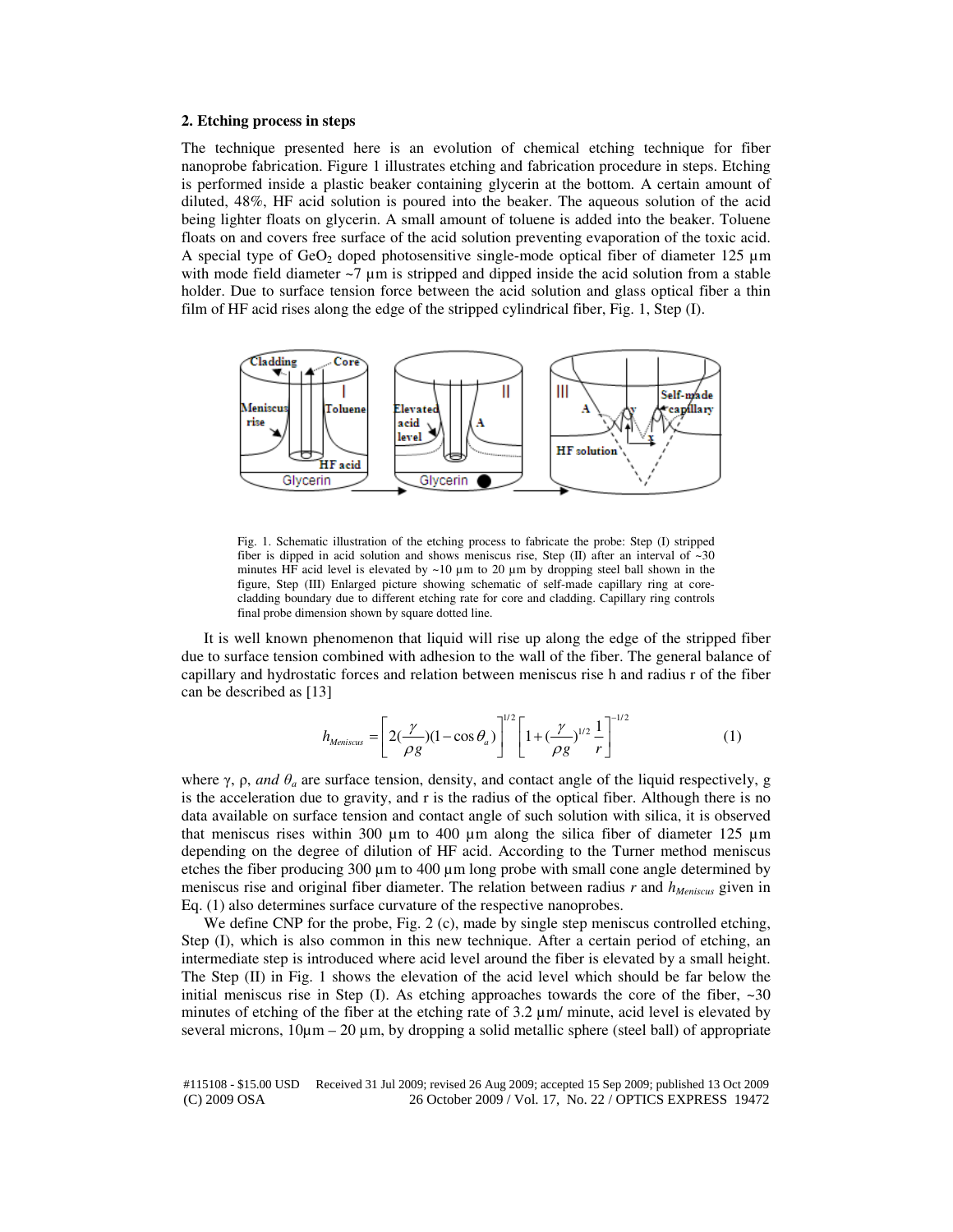volume into the beaker. The schematic in Step (II) in Fig. 1 shows elevation of the acid level after dropping steel ball into it. The ball is washed in glycerin to avoid acid contamination. Etching at elevated region should maintain conical shape of the fiber whereas below the elevation regime it etches fiber sidewise preserving its cylindrical shape.

Finally Step (III) in Fig. 1 describes the mechanism of NNP fabrication. As etching solution reaches to the core-cladding boundary it etches fiber core sidewise (x-direction) as well as vertically (y-direction) along core-cladding boundary and form a capillary ring. The elevated acid level favors upward etching and pushes it further above the new acid level due to surface tension pulling along self-made core-cladding capillary ring. Step (III) in Fig. 1 schematically shows formation of self-made circular capillary ring around fiber core-cladding boundary and surface tension capillary rise along the ring. Elevated acid level and difference in the etching rate of fiber cladding and core creates capillary ring at the core-cladding boundary. The final tip shape depends on capillary ring and capillary rise due to surface tension. The capillary rise of HF acid solution in the capillary ring due to surface tension can be expressed as [14]

$$
h_{capillary} = \frac{2\gamma}{\rho gr} \cos \theta_a \tag{2}
$$

After attaining a certain height the capillary rise should start falling while ring width increases due to continuous etching resulting a nanoprobe at the apex of the fiber and a circular rim at the base of the probe towards the cladding. The square dotted drawing around the core of the fiber in Step (III) estimates the shape of the final nanoprobe. The relation between *hcapillary* and radius *r* of the ring given in Eq. (2) should determine surface curvature of NNP.

# **3. (a) Fabricated probes**

Figure 2 (a) and (b) are the SEM pictures of the NNP fabricated by chemical etching technique described above. The probe is coated with few nanometer Aluminum coating for SEM imaging. Uniform coating of Aluminum, as seen in SEM image, suggests that the residual capillary should not pose any difficulty in coating the nanoprobe. The fabricated NNP in Fig. 2 (a) is similar to the predicted tip shown by square dotted line in Step (III) in Fig. 1.



Fig. 2. (a) and (b) are SEM images of NNP with different resolutions, (c) is SEM image of CNP made by single step meniscus rise based chemical etching under similar conditions. The rim at the base of the nanoprobe likely to be part of the capillary ring left after completion of etching. The scale bars are (a) 200 nm, (b) 2µm, and (c) 200 nm.

In absence of elevated acid level, the probe shape should follow pencil like tip shape outlined by dashed line in, Step (III), Fig. 1. It is observed that the near perfect probe has height  $\sim$ 4 µm, base  $\sim$ 3 µm. Introduction of the intermediate Step (II) in Fig. 1 and using photosensitive fiber determine probe's shape. The probe appears perfectly symmetric with large cone angle of 38°. The total taper length is also reduced to  $\sim$ 4  $\mu$ m form  $\sim$ 350  $\mu$ m, length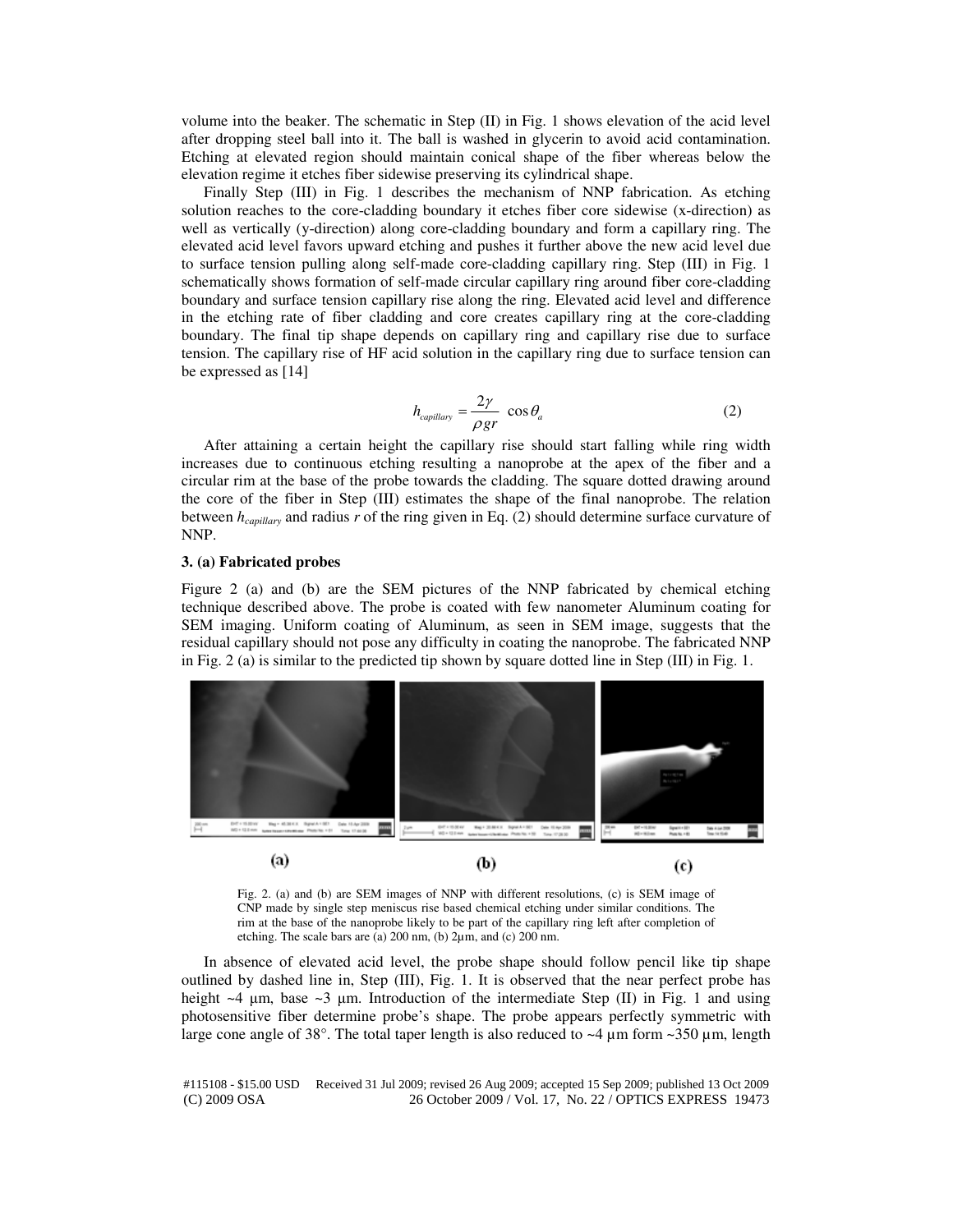of CNP. Bigger cone angle and short probe length should increase light collection efficiency significantly. Also HF acid being highly corrosive, longer etching period increases chance of deformation in the nanoprobe. We observe one such off-axis deformation in the CNP, Fig. 2(c), made under similar ambient conditions. Although the total etching period is same for both the cases, the effective etching period for NNP is much less and minimizes probe deformation. We also observe a difference in the surface curvature of NNP and CNP. The surface curvature on the NNP is determined by the rectangular hyperbolic relation,  $hr =$ constant, between height (h) and radius (r) of the capillary rise given in Eq.  $(2)$ . Figure 2 (a) shows that the probe surface gets an inwards curvature although radius of curvature is very large. The NNP curvature appears visibly different from the surface curvature of CNP which is determined by Eq. (1). The rim like capillary boundary at the base of the nanoprobe is part of the capillary ring left after the completion of etching. It has shorter height than nanoprobe as surface tension rise toward cladding side of the capillary ring will be dominating due to bigger outer radius which results in longer meniscus rise (Eq. (1)). The rim at the base, smaller dimensions and surface curvature of the NNP are the evidences for capillary rise factor in making the nanoprobe.

### *b. FDTD analysis*

The FDTD simulation demonstrates near field optics characteristics of uncoated NNP and CNP at the end of single-mode optical fibers. Figure 3 presents FDTD simulation results for field propagation and light throughput capacity of the probes. The simulation is performed using the FDTD method [15] and Meep with subpixel smoothing for increased accuracy [16,17]. The base diameter and length of NNP and CNP are taken as 3µm and 4 µm, and 125 µm and 300 µm respectively [5]. The dimensions for NNP are taken from its SEM image. For FDTD simulation of NNP, a uniform grid of  $1280 \times 1280 \times 1280$  is taken along the *x*, *y* and *z* directions for a volume of size  $16\mu$ m  $\times$   $16\mu$ m  $\times$  16 $\mu$ m and for CNP, a uniform grid of 8800  $\times$  $8800 \times 32000$  is taken along *x*, *y* and *z* for a volume of size 110  $\mu$ m  $\times$  110  $\mu$ m  $\times$  400  $\mu$ m.



Fig. 3. plots FDTD simulation results for optical field propagation and distribution in fiber with nanoprobes illuminated by similar source but different amplitudes. The adjacent color bars are to estimate magnitude of the field in the probes. The schematic of single-mode fibers (core 7 µm, diameter 125µm) with probe present respective design.

We have taken smaller dimension for NNP to make tip visible in Fig. 3(b). A large dipole source [15] of unit amplitude emitting monochromatic waves at wavelength,  $\lambda = 1550$  nm is placed inside the fiber with NNP. For the CNP we consider same source but 100 times stronger in amplitude for the FDTD simulation. Figure 3(a) and (b) show field propagation and pattern in CNP and NNP respectively. The color bar and field pattern in the nanoprobes estimate light guidance capacity of the probes.

The simulation does not include the curvature that appears at the boundary of the nanoprobe base as it may not be possible to extract exact information of the curvature. However, it should not change the light collection efficiency as the position of the curvature is far from the nanoprobe base. To study near field characteristics of NNP we compare the